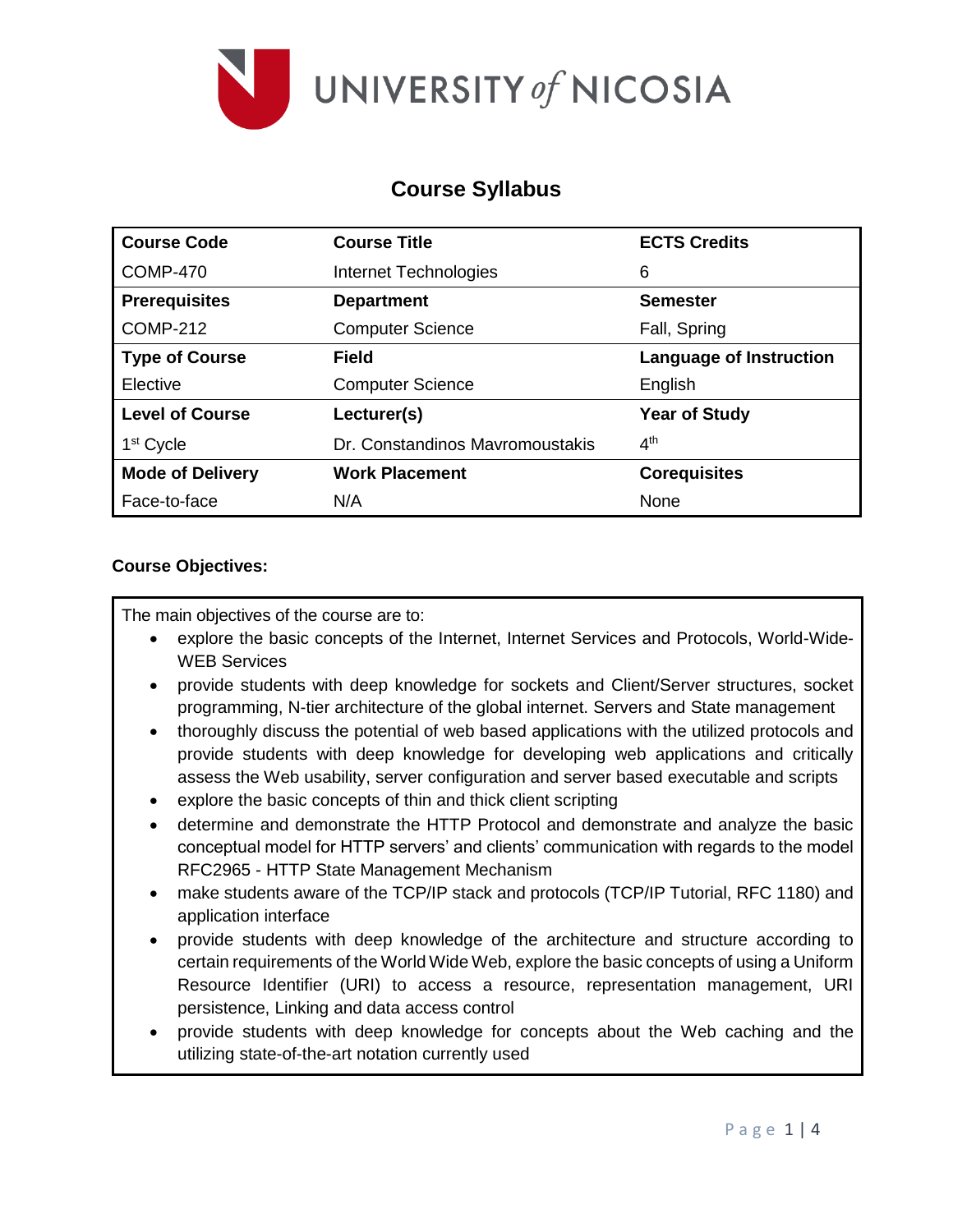

- explore the basic standards to promote common data formats and exchange protocols on the Web (i.e. Resource Description Framework (RDF) etc)
- critically assess and acquire a deep knowledge on client site caching control, WEB Proxies, Web caching includes additional configuration and administration of Squid Cache
- discuss and provide students with deep knowledge for XML & Web Technologies, and cover in detail all aspects of the Web Programming: HTML, XHTML, Object Models, Styles, Dynamic content, DHTML
- make students aware of how to program the WEB using Client scripting, JavaScript, Jscript, VB Script and demonstrate to students the Perl and ASP scripting
- demonstrate and analyze the basic conceptual model of the Socket Programming (Unix, Winsock, .NET)
- provide students with deep knowledge for the Semantic Web and introduce state-of-the art research in the area of the WWW

### **Learning Outcomes:**

After completion of the course students are expected to be able to:

- recognize communication protocols used in web technologies
- characterize the Internet technology and the underlying protocols that are supported by the Internet technology. Internet Services and Protocols. World-Wide-WEB
- review of TCP/IP and application interface
- critically compare and evaluate HTTP Protocol, HTTP servers and clients, SSL. Thorough coverage of the HTTP Protocol. HTTP servers and clients, Hypertext Reference Model. RFC2965 - HTTP State Management Mechanism
- introduce state-of-the art research in the area of Web caching, Client site caching control, and WEB Proxies
- cover in detail and gain experience of the Web Programming and the technologies currently being used for programming: HTML, XHTML, Object Models, Styles, Dynamic content, DHTML and .NET programming aspects
- provide students with deep knowledge for developing Web-applications: N-tier applications, Usability Principles, Methodologies & Evaluation, Unicode
- introduce state-of-the art research in the area of Internet Technologies regarding the Caching Techniques for Streaming Media
- make students aware of the technical requirements in order to effectively construct basic professional skills for the WWW, including hands-on experience with TCP/IP and web-based programming using up-to-date tools
- research in state-of-the art areas regarding the Semantic Web and provide students with experience in developing client-based, resource constrained applications on the WWW

### **Course Content:**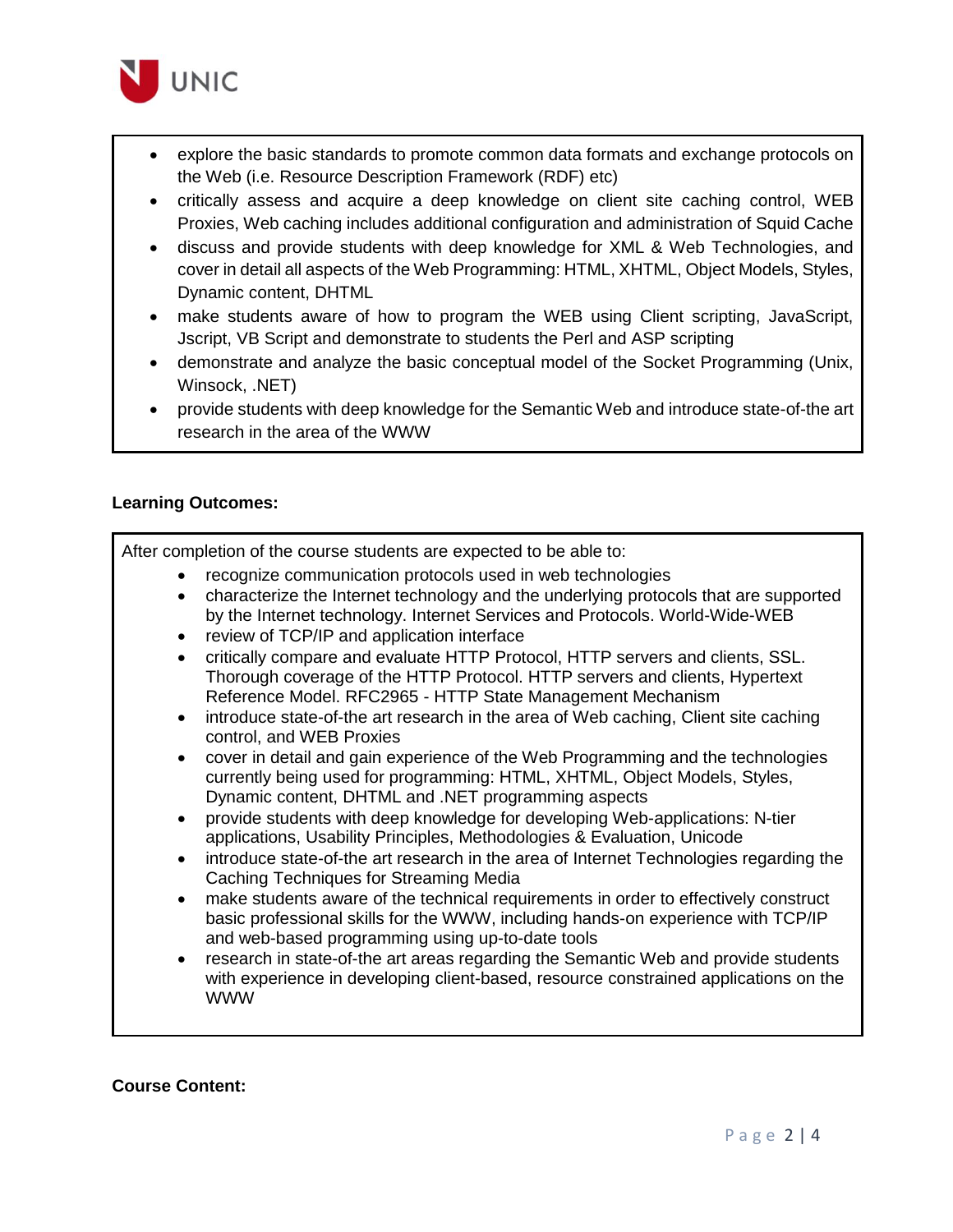

- 1. Nature of the Internet. Internet Services and Protocols. World-Wide-WEB
- 2. Review of TCP/IP and application interface
- 3. Sockets and Client/Server structures, N-tier architecture of the global internet. Servers and State management, Usability Principles, Methodologies & Evaluation, Unicode
- 4. HTTP Protocol. HTTP servers and clients, Hypertext Reference Model/RFC2965 HTTP State Management Mechanism
- 5. TCP/IP stack and protocols (TCP/IP Tutorial, RFC 1180) and application interface
- 6. Architecture of the World Wide Web. Using a Uniform Resource Identifier (URI) to Access a Resource, Representation Management, URI persistence, Linking and access control
- 7. Web caching. Client site caching control. WEB Proxies. Web caching include additional configuration and administration of Squid Cache
- 8. Markup language using the XML & Web Technologies. Briefly cover the Web Programming: HTML, XHTML, Object Models, Styles, Dynamic content, DHTML
- 9. Programming the WEB: Client scripting. JavaScript, Jscript, VB Script
- 10. TCP/IP Protocol. Socket Programming paradigms using Java (Unix, Winsock, .NET)
- 11. System issues related to Internet programming and performance: protocols, client and servers, WWW interactivity, user semantic demands, Internet-based distributed systems
- 12. Peer-to-Peer Content Networks and Caching Techniques for Streaming Media/survey of current research on the topic

\* Including Emulation/Simulation experiments for certain network scenarios using Core packages by Oracle, NS-3 and other integrated packages

### **Learning Activities and Teaching Methods:**

Lectures, Lab Presentations, Lab Tutorials, Practical Exercises and Assignments.

### **Assessment Methods:**

Tests/Quizzes, Design project, Homework, Project, Mid-Term, Final Exam.

### **Required Textbooks / Readings:**